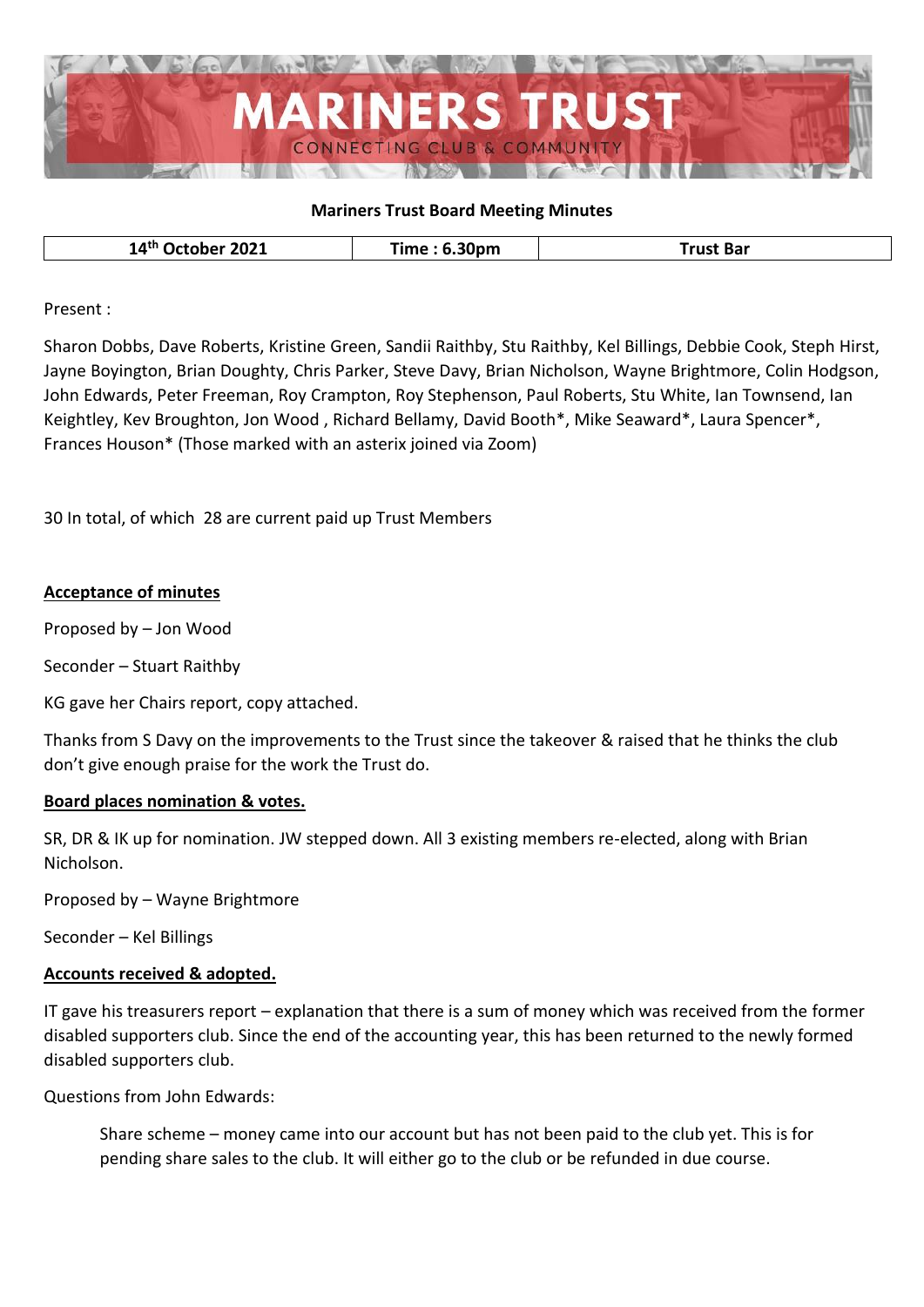

Book launch. Plan to amalgamate the delayed book launch with an event this year. Unsure whether it will have the ex players attending depending on restrictions.

100s club –how much has been donated back into the Trust. IT to identify and report. The donator does not want any thanks or publicity for what he does. Winners online not updated. SLR to take this as an action.

Rent outgoings – This is paid to the club for rent of the bars, a percentage of the money taken & also includes wages for the bar staff.

Clarification that the £30,000 payment is not linked to the board places. Now, the money is given to the club for specific projects such as defibrillators or toilets – things which enhance the fan experience.

Proposed – Tony Mitchell

Seconder – John Edwards

# **Acceptance of independent examiner – to remain as Tucks**

Proposer – Paul Roberts

Seconder – Jayne Boyington

**End of Formal business**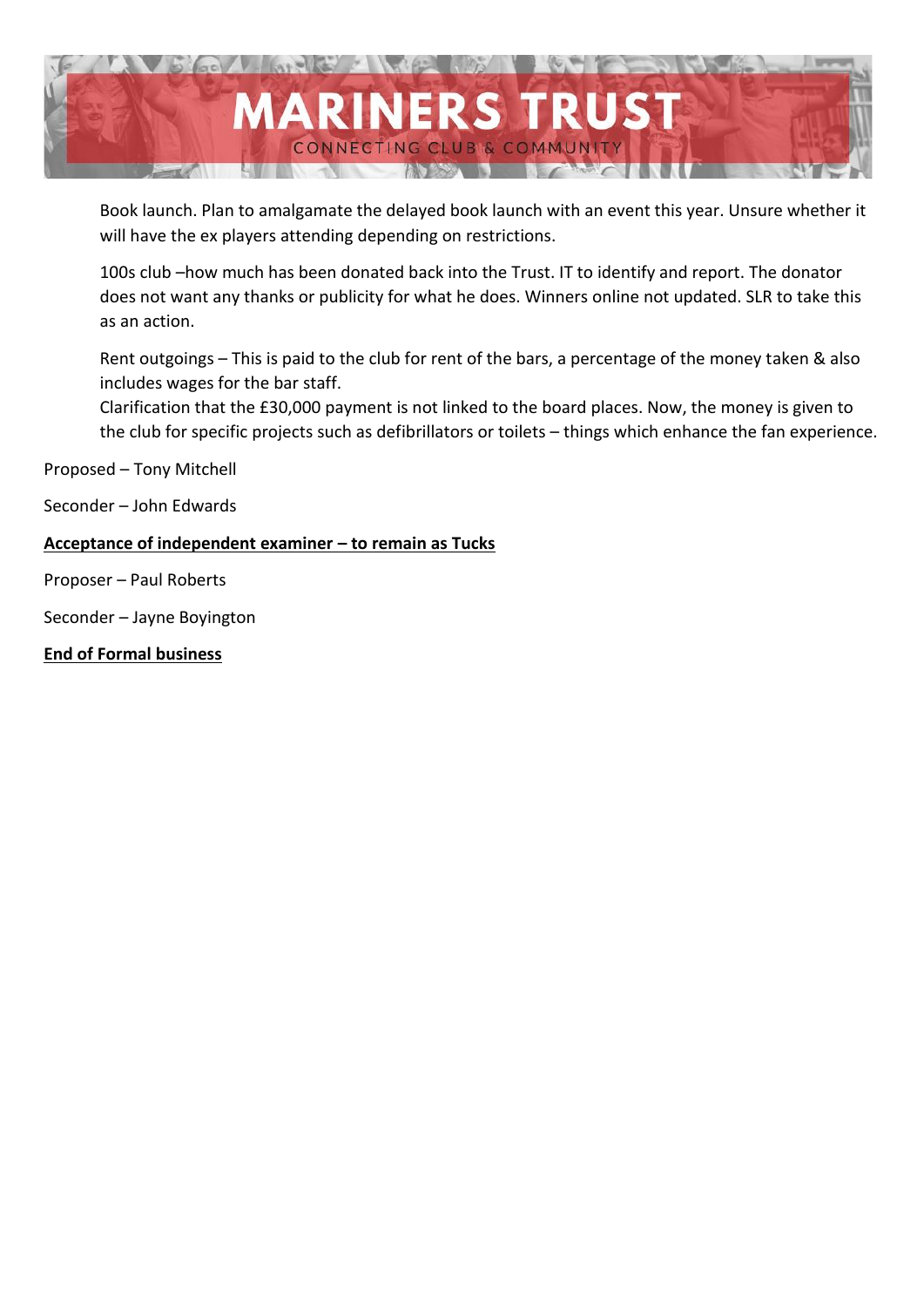

## **Chairs Report 2021 AGM**

This will be my first report as chair and one written only a short time after our previous delayed AGM in March of this year.

I would like to thank the Trust board for their continued hard work and support, during what has been a difficult time for many. To members, how have signed up in their droves since the takeover, your membership fees helped the Trust purchase 5 defib units to be used at Blundell Park. It became evident once again recently during a game at St James' Park just how important it is to have early access to one.

You will have received a copy of our accounts for the year ending April 2021. You will notice that there is an additional more detailed breakdown of where income is received, and expenditure allocated. This will be standard item as part of our AGM paperwork in the future.

The main core of income from the Trust is from the bars and a large part of our work is around matchdays, this is clearly shown by a large drop in our income. Most of our activities ceased but during this time we took the opportunity to upgrade our membership system to membermojo – it has been brilliant toolkit for our board volunteers to manage memberships and so easy for members to use. A big thank you to Dave Roberts for putting in the groundwork so that we could select the right system for us.

A big talking point and success, post year end but planned during, is the family fanzone. A small corner of the ground underutilised. A project where funding was applied for through the Premier League fans fund in January 2020, with a view to work commencing over the break of that summer. As we know covid delayed many things including this but it is testament to the sub group working on the project that it was able to be brought to a standard that fans could use it over the summer just gone. We also have to give thanks to the volunteers who offered their time and skills, as well as local businesses who offered goods and services as a discounted rate or for free. The set-up of the fanzone, whereby fans do not enter the ground when they visit meant that we could connect with Docks Beers to offer their superb array of beers, ales and ciders. The way in which the family fanzone has been received by fans has been incredible, no doubt helped by performances on the pitch but numbers have been brilliant. The area is by no means complete and will always be a 'work in progress'. As always we welcome feedback for the family fanzone as well as any other areas of the matchday experience.

The Trust's junior section has also received some excellent feedback both via social media and email. The annual cost of £5 gives them a joining pack, a birthday card and other exclusive events to be planned. With access to players currently not available or very limited, it's not been easy but the sub group have done a superb job in making junior membership appealing.

Since our delayed 2020 AGM, long serving board member and Trust representative on the club board Jon Wood stood down. Jon has given a number of years' service to both club and Trust, that included an incredible number of hours. I would like to thank Jon, on behalf of the Trust board, for his invaluable contribute and subsequent offer of support to myself personally since.